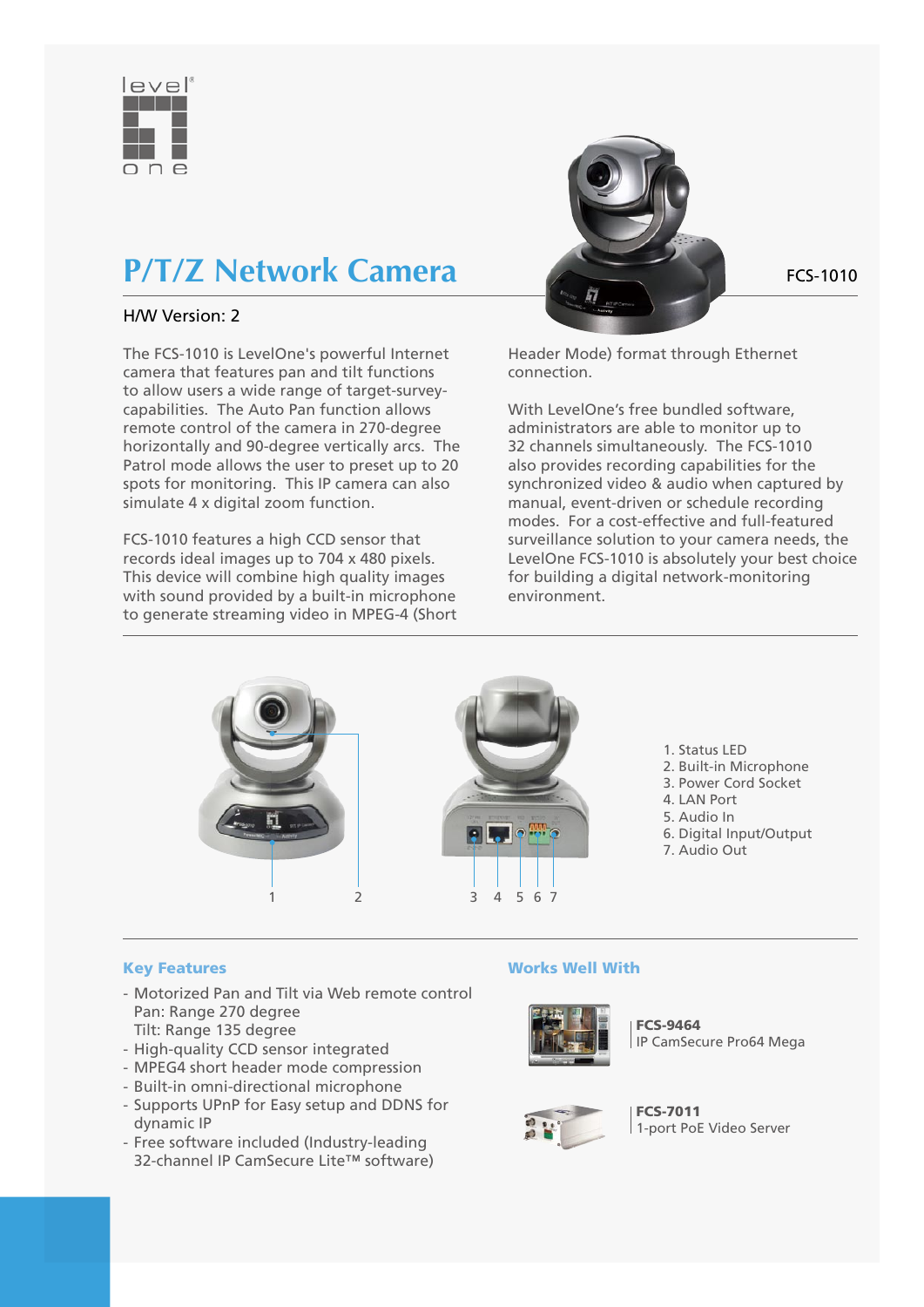| <b>Network</b>                           | <b>Hardware &amp; Environment</b>                  |
|------------------------------------------|----------------------------------------------------|
| 1 x RJ-45 10/100 Mbps port               | <b>Flash ROM</b>                                   |
| <b>Video</b>                             | 2MB Flash ROM                                      |
| <b>Compression Mode</b>                  | <b>SDRAM</b>                                       |
| H.263+ MPEG4 Short Header Mode           | <b>16MB SDRAM</b>                                  |
| <b>Max. Resolution</b>                   | <b>Housing</b>                                     |
| 704x480 pixels(NTSC)                     | Indoor use                                         |
| 704x576 pixels(PAL)                      | DOH-1000/DOH-1100 optional for IP66-rated outdoor  |
| <b>Frame Rate</b>                        | use                                                |
| Up to 30/25 frames at 176x120 or 176x144 | Digital I/O                                        |
| Up to 30/25 frames at 352x240 or 352x288 | 1 sensor input(max. 12VDC 50mA)                    |
| Up to 10 frames at 704x480 or 704x576    | 1 relay output(max. 24VDC 1A, 125VAC 0.5A)         |
| <b>Still Picture</b>                     | Power                                              |
| <b>JPG</b>                               | Consumption: near 8.5 W                            |
| <b>Video Record</b>                      | Universal switching power-supply included          |
| <b>AVI</b>                               | Adapter input: 100-240VAC, 50/60Hz, 0.4A           |
| <b>Camera</b>                            | Adapter output: 12VDC, 1.5A                        |
| Sensor                                   | <b>Temperature</b>                                 |
| 1/4 inch color CCD sensor                | Operating: 0°C~40°C                                |
| Lens                                     | <b>Humidity</b>                                    |
| Board lens with 4.3mm focal length, F2.0 | Operating: 95% (RH)                                |
| <b>View Angle</b>                        | <b>Dimension</b>                                   |
| Vertical 35°                             | 104.5mm(L) * 104.5mm(W) * 113.6mm(H)               |
| Horizontal 46°                           | Weight                                             |
| <b>Minimum Illumination</b>              | NET. 394.8g                                        |
| 1 Lux / F2.0                             | <b>Software</b>                                    |
| <b>Electronic Shutter (Sec)</b>          | Bundled with 32-Channel LevelOne IP CamSecure Lite |
| 1/60~1/100,000(NTSC)                     | surveillance management software                   |
| 1/50~1/100,000(PAL)                      | <b>Viewing System Requirement</b>                  |
| <b>AGC/AWB/AES</b>                       | <b>OS</b>                                          |
| <b>Audio</b>                             | Microsoft Windows 2000/XP/Vista                    |
| <b>Audio Codec</b>                       | <b>Browser</b>                                     |
| 24Kbps, 8Kbps(optional)                  | IE 6.x or above                                    |
| <b>Audio In</b>                          | <b>EMI and Safety</b>                              |
| <b>External Microphone Input*1</b>       | FCC, CE                                            |
| <b>Built-in Microphone</b>               |                                                    |
| Omni-directional                         |                                                    |
| Frequency: 20 - 20,000Hz                 |                                                    |
| <b>S/N Ratio</b>                         |                                                    |
| more than 58dB                           |                                                    |
| <b>PTZ</b>                               |                                                    |
| Pan                                      |                                                    |
| 270 ° (Range+135 ° ~-135 °)              |                                                    |
| Tilt                                     |                                                    |
| 135 ° (Range +90 ° ~-45 °)               |                                                    |
| <b>Number of preset positions</b>        |                                                    |
| 20                                       |                                                    |
| <b>Digital Zoom</b>                      |                                                    |

 $4x$